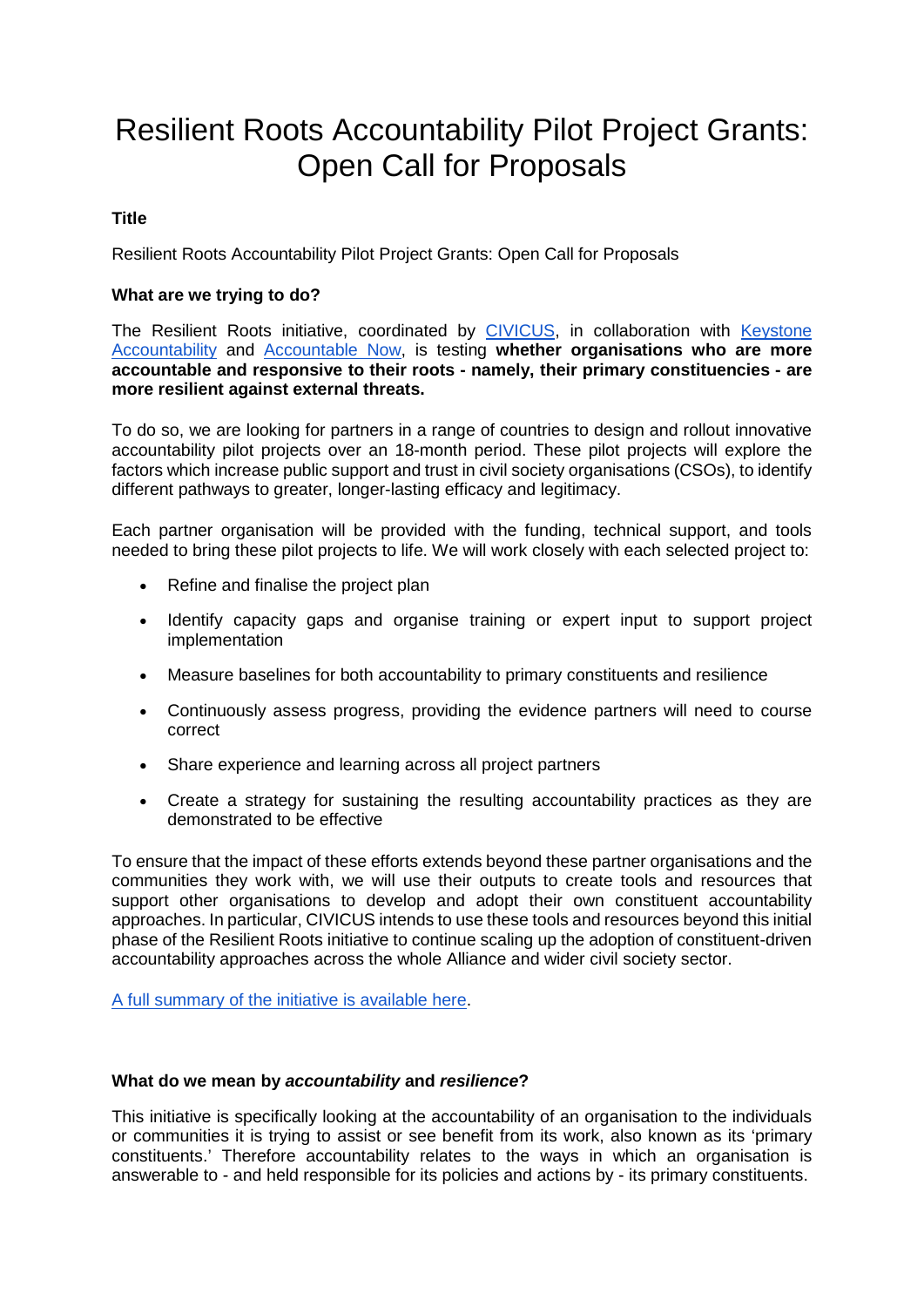There is not a single, one size fits all formula for becoming a more accountable organisation, nor is it viewed as a clear path with fixed start or end points. Rather, we understand accountability to be highly context specific and constantly evolving, with organisations needing to adapt the nature of their relationships with their primary constituents according to their own capabilities and changing situations.

Resilience is the ability of an organisation to deal with or respond to threats, in order to continue to function as normal and work towards its objectives. A threat could be any form of attack or sanction which aims to disrupt or limit an organisation's activities, or any other infringement of its rights to associate, assemble peacefully and freely express views.

In practice, threats often emanate from hostile government authorities, in the form of ['increased scrutiny, exhaustive registration requirements, and most notably limitations on the](https://docs.google.com/file/d/0B9s5MpW0FM0GQWQxRk9OeE13YnM/view)  [ability to access funding from abroad.](https://docs.google.com/file/d/0B9s5MpW0FM0GQWQxRk9OeE13YnM/view)'

Organisational resilience can be developed in different ways, such as increasing the number or type of friends and supporters, through being part of an international community, or by deepening trust with primary constituents. But this will always be highly context specific, as it relates directly to the particular threats an organisation faces.

#### **What are we looking for?**

Around 10 organisations which will be supported to design, roll out, and evaluate an accountability pilot project at the national or local level over an 18-month period.

We want each organisation to share their context-specific idea for boosting accountability to their primary constituents. Therefore while this is ultimately up to each organisation to define themselves , this could include things like:

- Ways to enable primary constituents to actively input into processes to set and measure progress on the organisation's strategic objectives
- Ways to empower primary constituents to have a voice in project planning and/or implementation
- Ways of involving your primary constituents in the organisation's governance structures (such as the board of directors, for example)
- Ways of engaging your primary constituents to better assess the effectiveness and impact of your activities
- Creating new or honing existing constituent accountability approaches that have the specific intention to also be used by other organisations

More specifically, we are looking for ideas for constituent-driven accountability pilot projects which are:

- Innovative, brave, and have the potential to transform the relationship between your organisation and the people you work with
- Specific to the context that your organisation works in, including the threats you face from any adversaries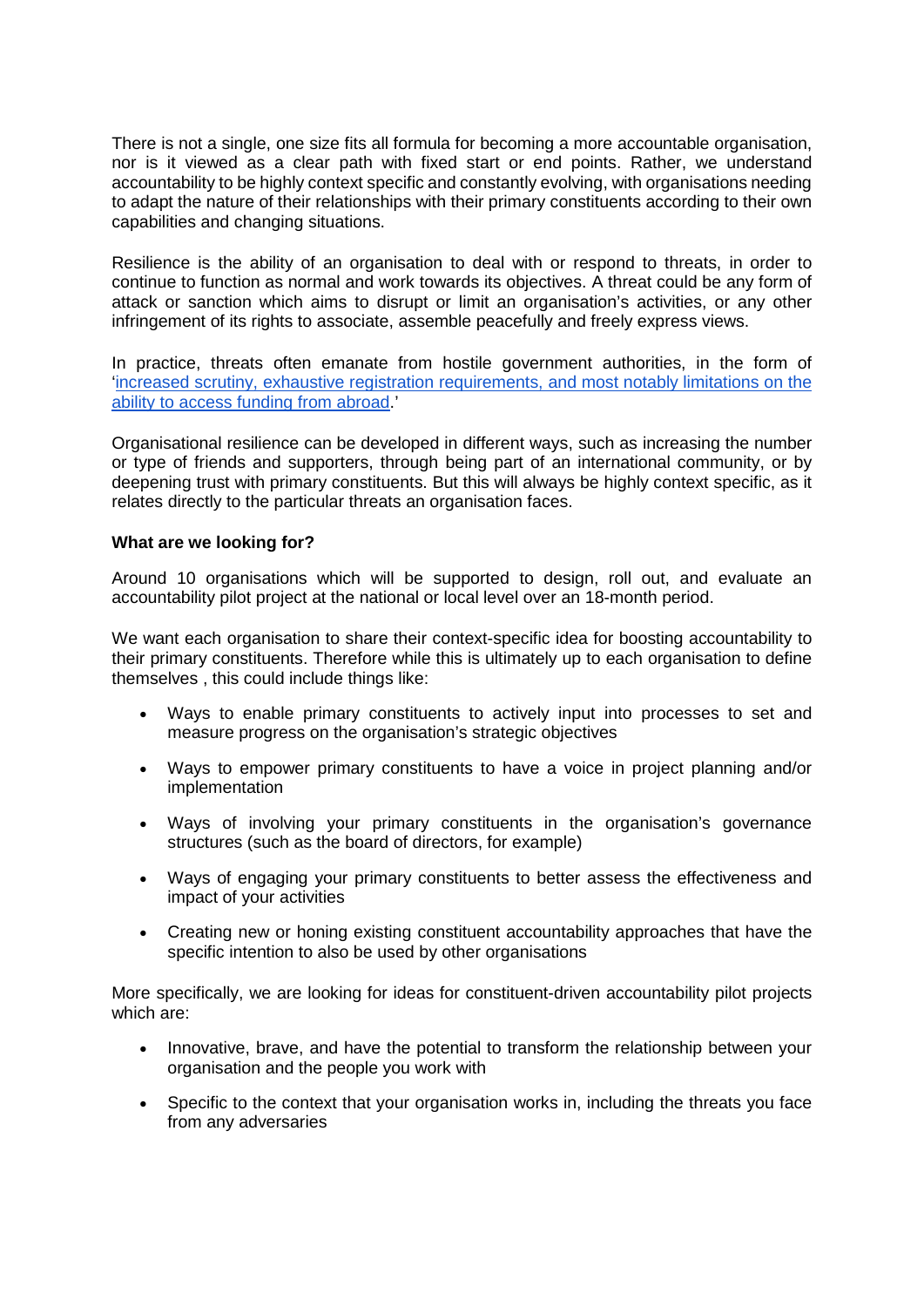- Either a completely new, untested idea, or a plan for consolidating and systematising an existing good practice that is currently only taking place in an infrequent or informal manner
- Grounded in a commitment to ongoing reflection, learning and improvement. Challenges and failures are just as useful as things that worked smoothly and successes
- Supported by decision makers and involving multiple roles/teams within your organisation who will approach this work proactively, to ensure strong commitment and participation during the full duration of the pilot project.

What Does an Accountability Pilot Project Actually Look Like?

LIFT is a US nonprofit dedicated to ending intergenerational poverty. By fostering relationships between low-income parents and caregivers of young children and dedicated volunteers. LIFT helps families build the personal well-being, social connections, and financial strength to secure basic needs and achieve long-term goals, like a safe home, living wages, or a better education. Keystone Accountability worked with LIFT to set up a system where members answered a very short survey on an ipad as they left a LIFT meeting. LIFT shares the results of these surveys via TV screens in waiting areas and runs focus groups to better understand why people gave the responses. These focus groups created a space where LIFT staff could have a conversation with members about how better they could meet their needs. By analysing the data, LIFT has been able to establish a positive correlation between members who gave high scores to questions about their relationship with LIFT and their ability to make progress against their goals. Member feedback is now used to improve all LIFT's programmes and even in the design of new ones.

Read the full case study here.

## **What do selected projects receive?**

- An initial grant of up to US \$30,000 to cover your organisation's costs to implement the pilot project, with the opportunity to access further resources for the continuation and consolidation of this work
- Hands-on guidance to develop the pilot project proposal into a comprehensive implementation plan, along with tailored training and resources to build the specific skills needed to undertake the pilot project
- Ongoing, regular support with project implementation, including the use of co-created methodologies for measuring constituent-based accountability and resilience
- Being part of an active community of organisations working on constituent-driven accountability approaches, focused on peer-to-peer learning and problem solving
- Promotion of your work to a global audience via case studies, blog posts and learning resources, along with opportunities to connect with a wider network of experts and practitioners working on accountability and resilience. However should you wish, this need not include specific details about your organisation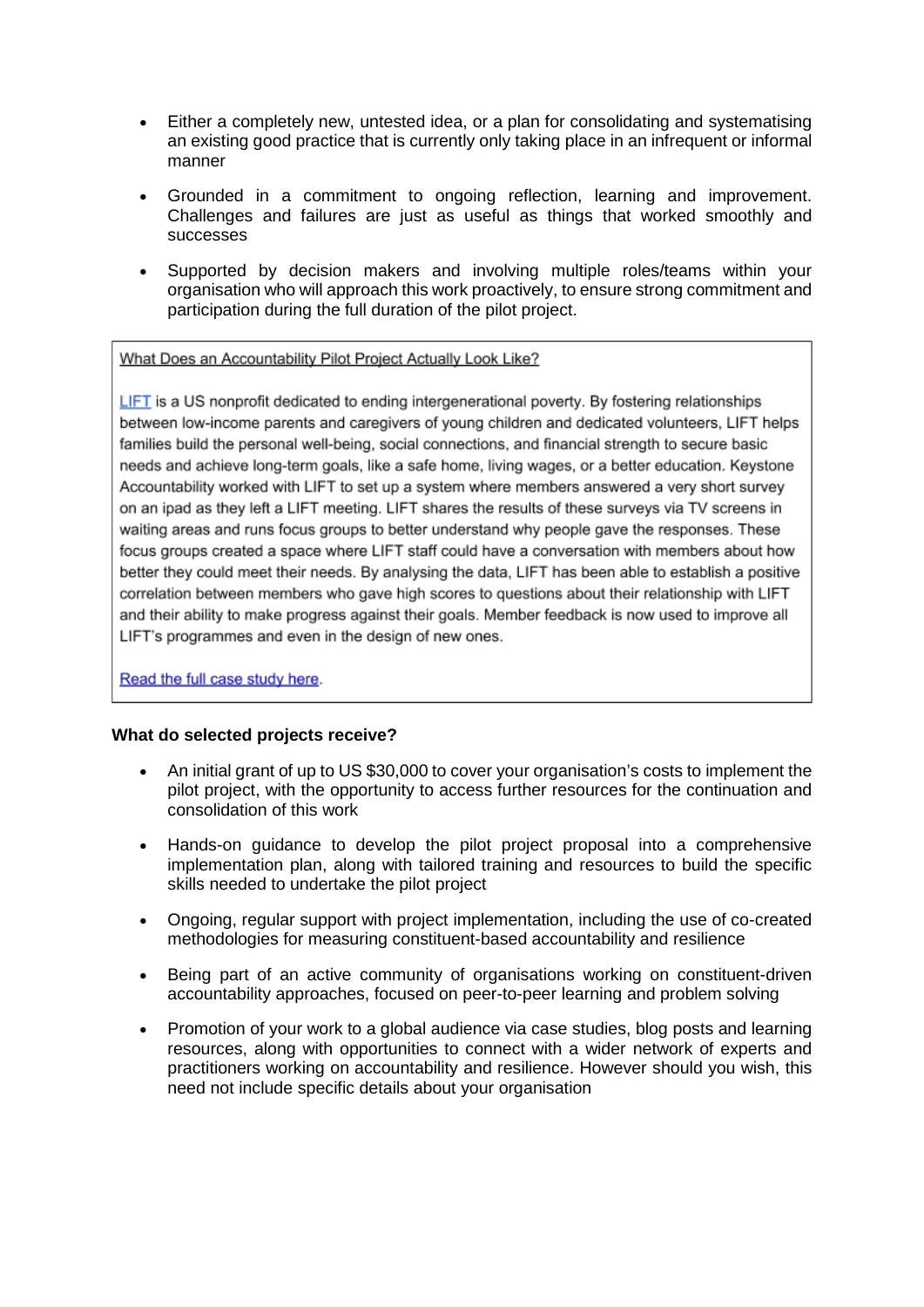# **What is the timeline?**

| Spring 2018           | Confirmation of participating organisations, project design and<br>training      |
|-----------------------|----------------------------------------------------------------------------------|
| Spring/Summer<br>2018 | Pilot project implementation begins                                              |
| Autumn 2018           | Progress assessment and course correction                                        |
| Winter 2018/2019      | Sharing and learning event, bringing together all pilot project<br>organisations |
| Spring 2019           | Progress assessment and course correction                                        |
| Summer 2019           | Pilot project evaluation and succession planning                                 |
| Autumn 2019           | Packaging of outputs and lessons learned for wider dissemination                 |

# **Who is this for?**

A wide range of organisations, networks or movements are invited to apply. A particular thematic focus or experience with constituent-based accountability approaches is not required. More specifically, preference will be given to entities:

- Primarily working at the national or subnational level
- Based in countries ranked by the [CIVICUS Monitor](https://monitor.civicus.org/) as narrowed, obstructed or repressed, especially in the Global South
- Able to clearly identify external threats to their operations, whether they be political, financial or otherwise
- Which lack the resources to try new or consolidate existing approaches to constituentdriven accountability
- Who have a clear understanding of who their primary constituents are, and why being more accountable to them would be beneficial

## **How will grants be awarded?**

Following an open call for pilot project proposals, a selection panel comprising of CIVICUS, Keystone Accountability and Accountable Now, will select a shortlist of promising project proposals. Shortlisted projects will then be required to provide further details via a final round of questioning, which the selection panel will assess against the below listed criteria.

| <b>Evaluation Criteria</b>                                                                                 |  |
|------------------------------------------------------------------------------------------------------------|--|
| Articulation of external threats and their perceived links to accountability                               |  |
| Articulation of primary constituencies and how they are engaged at present                                 |  |
| Explanation of why and how primary constituencies will be continuously engaged<br>during the pilot project |  |